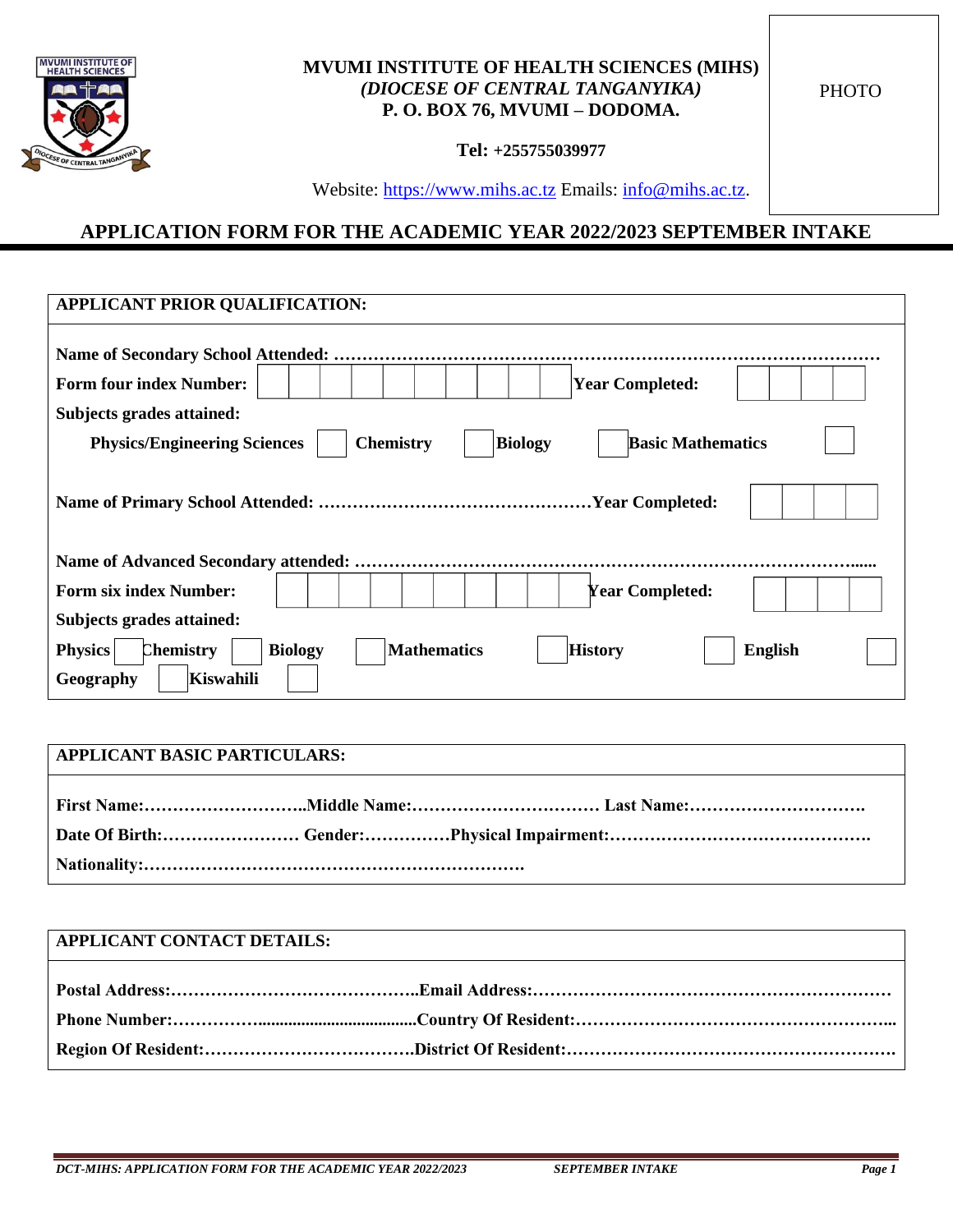### **APPLICANT NEXT OF KIN**

| <b>FIRST NEXT OF KIN/ PARENT/GURDIAN</b> |  |  |
|------------------------------------------|--|--|
|                                          |  |  |
|                                          |  |  |
|                                          |  |  |
|                                          |  |  |

### **SECOND NEXT OF KIN**

#### **THIRD NEXT OF KIN**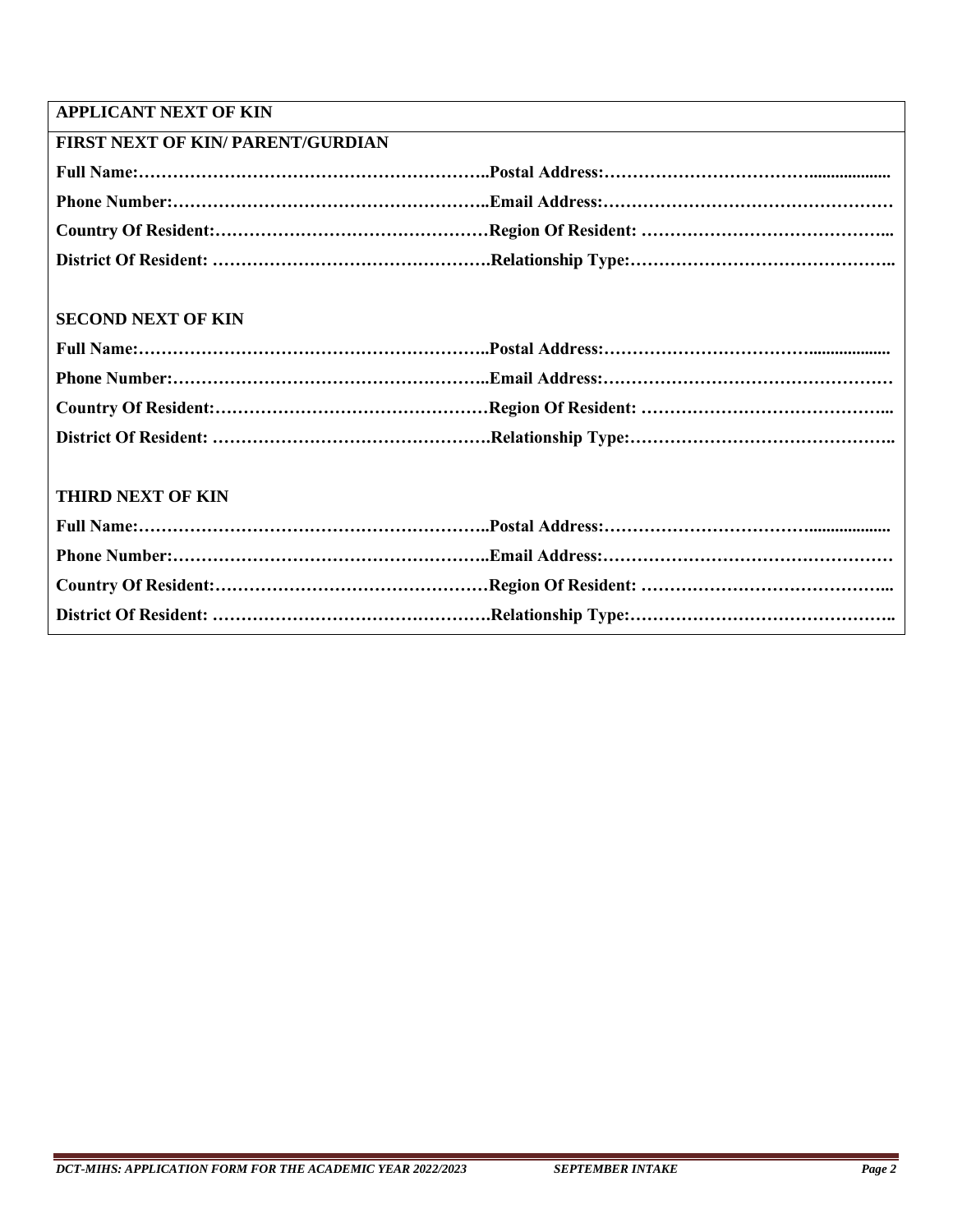## **PUT No 1, 2 AND 3 IN THE BOX INDICATING THE COURSE OF YOUR MOST CHOICE 1st, 2nd AND 3rd i.e. IN THE BOX BEFORE COURSE, PUT 1 FOR THE COURSE OF YOUR FIRST CHOICE, 2 FOR THE COURSE OF YOUR SECOND CHOICE, 3 FOR THE COURSE OF YOUR THIRD CHOICE AND SO ON**

| <b>COURSE</b>                                                      | <b>Applicant must have a Certificate of Secondary</b>                                                                                                                                                                                                                                                                                                       |
|--------------------------------------------------------------------|-------------------------------------------------------------------------------------------------------------------------------------------------------------------------------------------------------------------------------------------------------------------------------------------------------------------------------------------------------------|
|                                                                    | <b>Education Examination (CSEE) with minimum of;</b>                                                                                                                                                                                                                                                                                                        |
| <b>TECHINICIAN CERTIFICATE IN</b><br><b>BIOMEDICAL ENGINEERING</b> | Four (4) passes in non-religious Subjects including<br>Physics/Engineering<br>$\mathbf{D}$ .<br>Sciences,<br>Basic<br>in<br>Mathematics, Chemistry and Biology. Or holder of                                                                                                                                                                                |
|                                                                    | General Certificate in Engineering OR Holder of<br>Certificate of Secondary Education (CSEE) with a<br>minimum of pass in Basic Mathematics and National<br>vocational Award (NVA) level III or Trade certificate<br>of Grade I in the relevant field offered by VETA<br><b>Accredited Institution</b>                                                      |
| <b>ORDINARY DIPLOMA IN</b><br><b>CLINICAL MEDICINE</b>             | Four (4) passes in non-religious Subjects including<br>"D" in Chemistry, Biology and Physics/Engineering<br>Sciences a Pass in Basic Mathematics and English<br>Language is an added advantage.                                                                                                                                                             |
| <b>ORDINARY DIPLOMA IN</b><br><b>INFORMATION TECHNOLOGY</b>        | Four passes in non-religious subjects including passes<br>in Basic Mathematics and English language.<br>OR<br>Holders of Basic Technician Certificate (NTA Level<br>4) in Computing and Information Technology<br><b>OR</b><br>Certificate<br>of<br>Secondary<br>Advanced<br>Education<br>Examination (ACSEE) with one principle pass and<br>one subsidiary |
| <b>ORDINARY DIPLOMA IN</b><br>MEDICALLABORATORY SCIENCES           | Four (4) passes in non-religious Subjects including<br>$\mathbf{D}$ .<br>Passes<br>in<br>Chemistry,<br>Biology<br>and<br>Physics/Engineering Sciences a Pass in<br>Basic<br>Mathematics and English Language is an added<br>advantage.                                                                                                                      |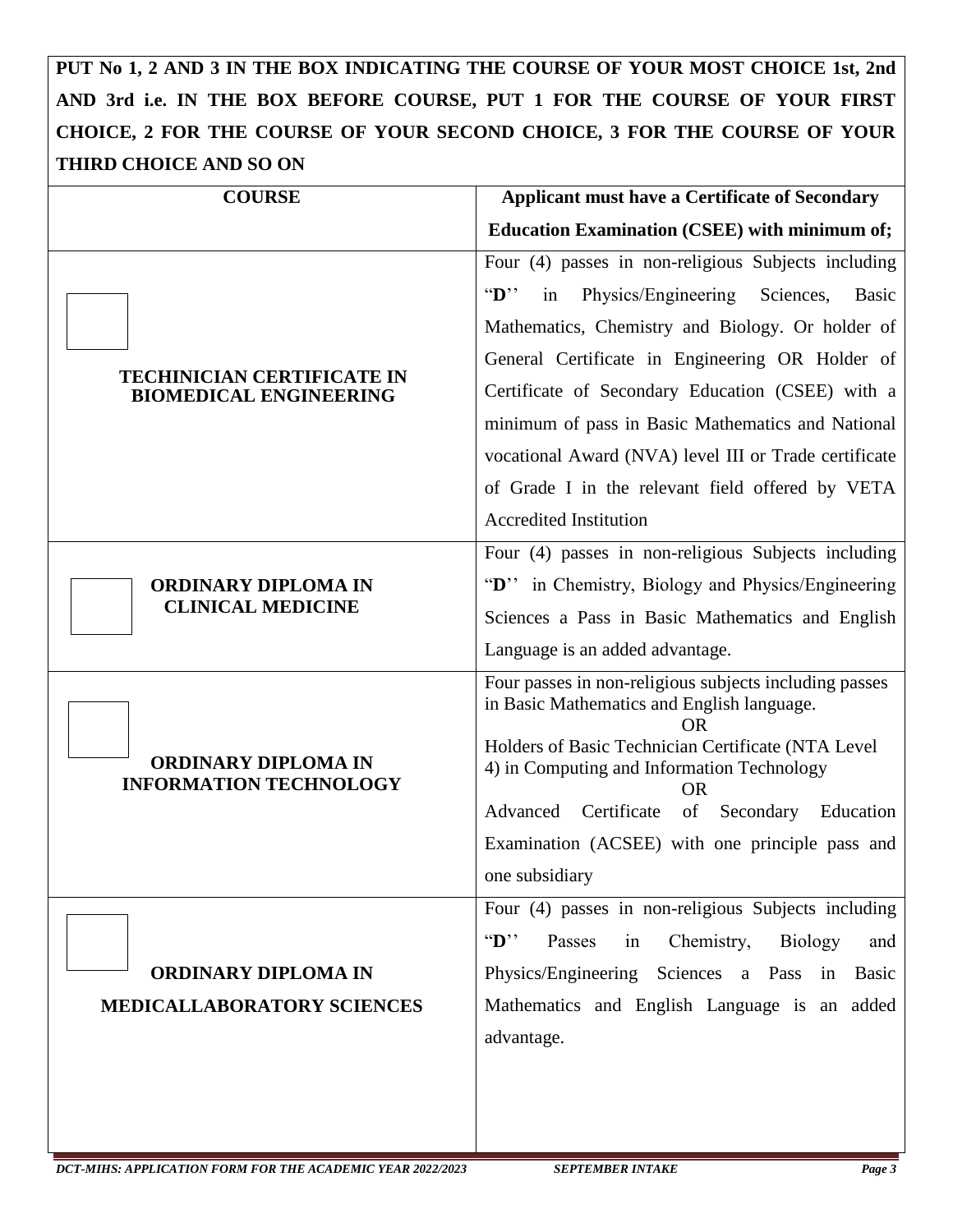**PUT No 1, 2 AND 3 IN THE BOX INDICATING THE COURSE OF YOUR MOST CHOICE 1st, 2nd AND 3rd i.e. IN THE BOX BEFORE COURSE, PUT 1 FOR THE COURSE OF YOUR FIRST CHOICE, 2 FOR THE COURSE OF YOUR SECOND CHOICE, 3 FOR THE COURSE OF YOUR THIRD CHOICE AND SO ON**

| <b>COURSE</b>                                                               | <b>Applicant must have a Certificate of Secondary</b>             |
|-----------------------------------------------------------------------------|-------------------------------------------------------------------|
|                                                                             | <b>Education Examination (CSEE) with minimum of;</b>              |
|                                                                             | Four (4) passes in non-religious Subjects including               |
| <b>ORDINARY DIPLOMA IN</b><br><b>NURSING AND MIDWIFERY</b><br>(NTA LEVEL 4) | $\mathbf{G}$<br>Chemistry,<br>Pass<br>in<br><b>Biology</b><br>and |
|                                                                             | Physics/Engineering Sciences. A Pass in Basic                     |
|                                                                             | Mathematics and English Language is an added                      |
|                                                                             | advantage.                                                        |
| <b>ORDINARY DIPLOMA IN</b>                                                  | Four (4) passes in non-religious Subjects Including               |
| <b>OPTOMETRY</b>                                                            | "D" In Chemistry, Biology, Physics/Engineering                    |
|                                                                             | Sciences And Basics Mathematics.                                  |
| <b>ORDINARY DIPLOMA IN</b>                                                  | Four (4) passes in non-religious Subjects including               |
| PHARMACEUTICAL SCIENCES                                                     | "D" Pass in Chemistry and Biology. A Pass in Basic                |
| (NTA LEVEL 4)                                                               | Mathematics and English Language is an added                      |
|                                                                             | advantage.                                                        |
|                                                                             | Holder of Technician Certificate (NTA Level 5) in                 |
|                                                                             | Clinical Medicine with "D" pass in Biology,                       |
|                                                                             | Chemistry or Physics (CSEE) For the graduates                     |
|                                                                             | starting from 2010; OR Graduates before NTAs                      |
| <b>ORDINARY DIPLOMA IN</b><br><b>CLINICAL MEDICINE</b>                      | system should have certificate in Clinical Medicine               |
| (Upgrading)                                                                 | with at least "D" Pass in Biology; Necessary                      |
| (NTA LEVEL 6)                                                               | Attachments: License to practice, Technician                      |
|                                                                             | Certificate and Transcript in the related field and               |
|                                                                             | Letter of permission from Employer for who                        |
|                                                                             | graduated before 2015.                                            |
|                                                                             | Holder of Technician Certificate (NTA Level 5) in                 |
| <b>ORDINARY DIPLOMA IN</b>                                                  | medical Laboratory Sciences with "D" pass in                      |
| MEDICALLABORATORY SCIENCES                                                  | Biology, Chemistry or Physics (CSEE) For the                      |
| (Upgrading)                                                                 | graduates starting from 2010; OR Graduates before                 |
| (NTA LEVEL 6)                                                               | NTAs system should have certificate in Medical                    |
|                                                                             | laboratory Sciences with at least "D" Pass in Biology;            |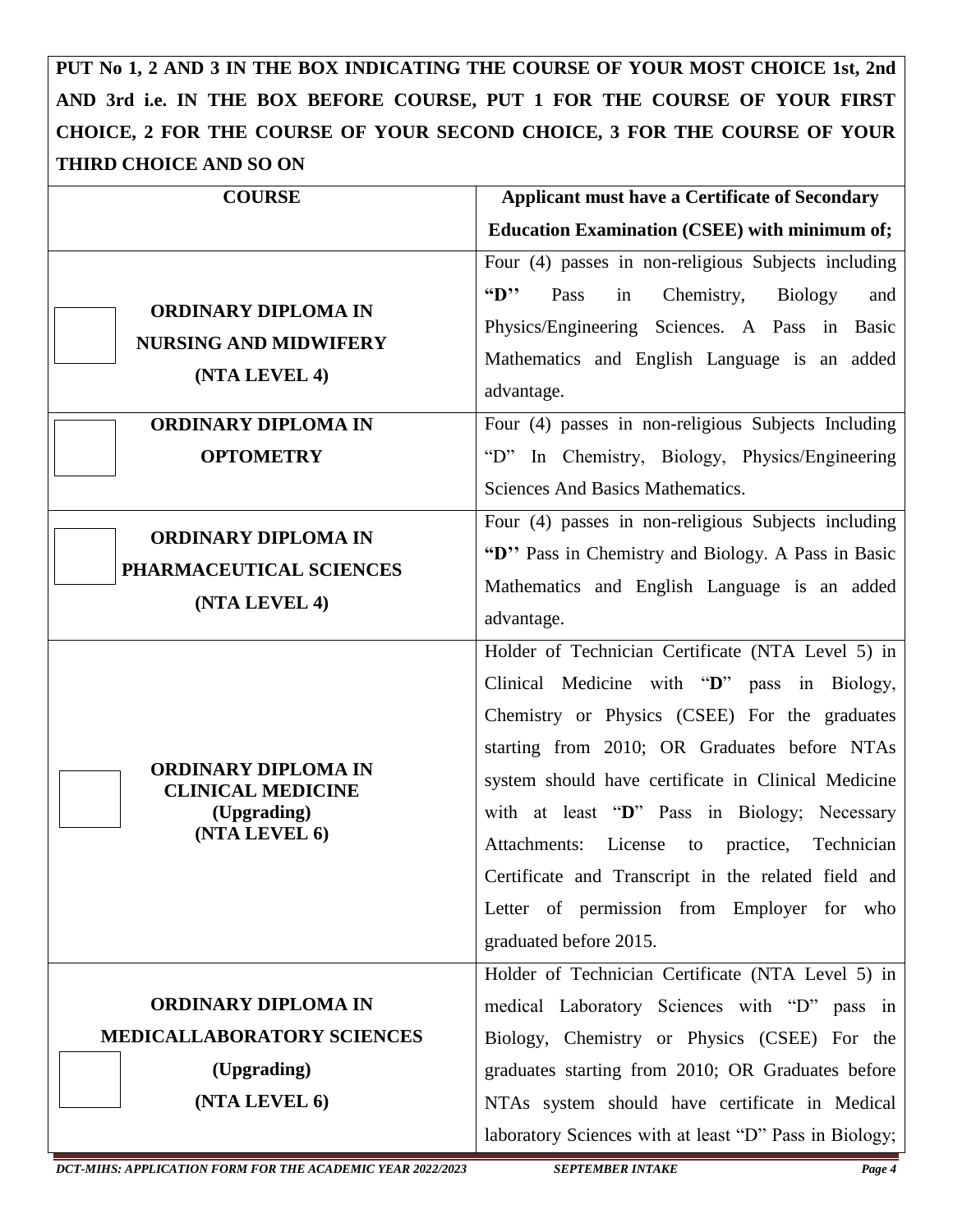## **PUT No 1, 2 AND 3 IN THE BOX INDICATING THE COURSE OF YOUR MOST CHOICE 1st, 2nd AND 3rd i.e. IN THE BOX BEFORE COURSE, PUT 1 FOR THE COURSE OF YOUR FIRST CHOICE, 2 FOR THE COURSE OF YOUR SECOND CHOICE, 3 FOR THE COURSE OF YOUR THIRD CHOICE AND SO ON**

| <b>COURSE</b>                | <b>Applicant must have a Certificate of Secondary</b>   |
|------------------------------|---------------------------------------------------------|
|                              | <b>Education Examination (CSEE) with minimum of;</b>    |
|                              | Attachments:<br>License<br>Necessary<br>to<br>practice, |
|                              | Technician Certificate and Transcript in the related    |
|                              | field and Letter of permission from Employer for who    |
|                              | graduated before 2015.                                  |
|                              | Holder of Technician Certificate (NTA Level 5) in       |
|                              | Nursing and Midwifery with "D" pass in Biology,         |
|                              | Chemistry or Physics (CSEE) For the graduates           |
| <b>ORDINARY DIPLOMA IN</b>   | starting from 2010; OR Graduates before NTAs            |
| <b>NURSING AND MIDWIFERY</b> | system should have a Certificate in Nursing and         |
| (Upgrading)                  | Midwifery and at least "D" Pass in Biology, Necessary   |
| (NTA LEVEL 6)                | Attachments: Registered with a License to practice by   |
|                              | TNMC, Technician Certificate and Transcript in the      |
|                              | related field and Letter of permission from Employer    |
|                              | or who graduated before 2015.                           |
| <b>ORDINARY DIPLOMA IN</b>   | Holder of Technician Certificate (NTA Level 5) in       |
| <b>OPTOMETRY</b>             | Optometry with "D" pass in Biology, Chemistry,          |
| (Upgrading)                  | Physics and mathematics (CSEE) For the graduates        |
| (NTA LEVEL 6)                | starting from 2010                                      |
|                              |                                                         |
| <b>ORDINARY DIPLOMA IN</b>   | Holder of Technician Certificate (NTA Level 5) in       |
| PHARMACEUTICAL SCIENCES      | Pharmaceutical Sciences with "D" pass in Biology,       |
| (Upgrading)                  | Chemistry, (CSEE) For the graduates starting from       |
| (NTA LEVEL 6)                | 2010                                                    |